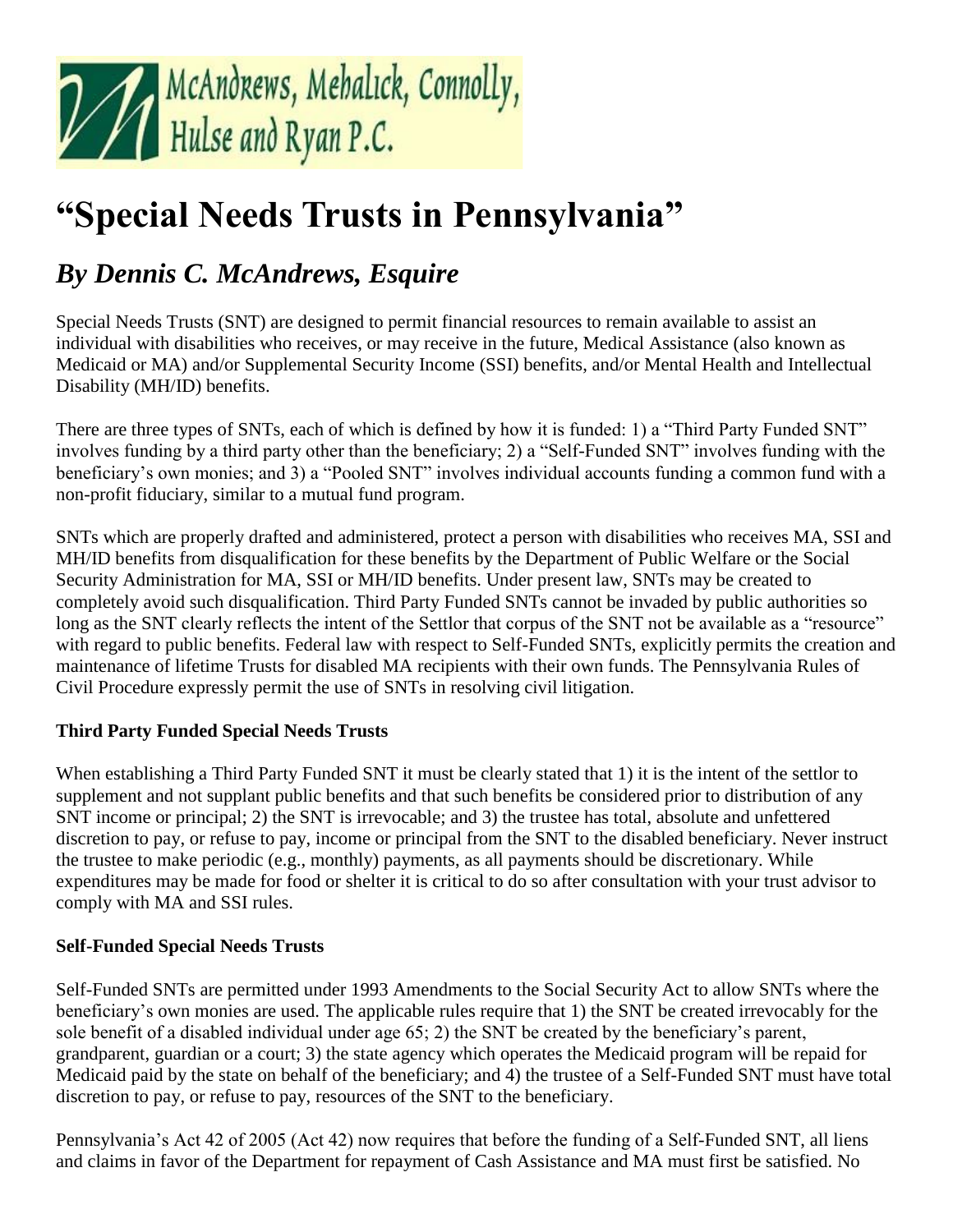provision in the Social Security Act requires that all such liens be satisfied prior to the creation of a SNT, although where the SNT is funded through the proceeds of a personal injury action Pennsylvania and federal law have long required that some or all of MA paid on account of the accident be repaid before any recovery is paid to the plaintiff or a Trust for the plaintiff. The Department has no formal "lien" to recover for MA payments which are unrelated to the accident. The DPW lien generally applies only to 1) recovery from an accident which must be available to repay MA for benefits provided as a result of the accident; and 2) MA provided after the age of 55, for which all probate assets must be available to repay the DPW. The "pay back" to DPW upon termination of a self-funded SNT is a separate issue involving different legal principals.

Any expenditure from a SNT must have a reasonable relationship to the needs of the beneficiary. This requirement appears to be designed to curb real or imagined "excesses" in the use of Self-Funded SNTs for extravagant luxuries.

As noted above, a Self-Funded SNT must state that monies in the SNT at the beneficiary's death will be made available to repay the state for MA payments made on behalf of the beneficiary during his/her lifetime. Upon the death of beneficiary or the termination of the Trust, the trustee must contact the Department, Third Party Liability Casualty Unit, SNT Depository at P.O. Box 8486, Harrisburg, PA 17105 or (717) 772-6257.

Where SSI eligibility is also an issue, and the beneficiary's own monies are used to fund the SNT, the SSI Guidelines consider the SNT to be revocable (and thus an available asset) unless a specific contingent beneficiary is named.

# **Pooled Trusts**

Pooled SNTs must use a non-profit agency as trustee. The person with disabilities may establish a Self-Funded Trust without a parent, grandparent or guardian participating in the process. Under the federal statute no payback is required, but the residual resources are to remain in the Pooled SNT after the death of the beneficiary for the benefit of persons with disabilities.

#### **Thorny Issues in the Creation and Maintenance of Special Needs Trusts**

There are a number of thorny issues that arise during the creation and maintenance of SNTs. The following discussion outlines questions, issues and concerns ranging from preliminary matters to fixing broken SNTs.

Prior to creation, the appropriateness of a SNT must be determined. The following situations suggest the need to create a SNT, but can also suggest alternate approaches: 1) where the beneficiary is marginally disabled; 2) where the beneficiary does not currently receive SSI or MA, but may in the future; 3) where the trust corpus is relatively small, but the money can be spent down without losing eligibility; 4) where the trust corpus is so large that SSI and MA could be irrelevant and the SNT can be drafted in such a way as to pay out monies for food, shelter, and cash until the beneficiary requires MA/SSI; and 5) where other health benefits are currently available, for example, Medicare or Adult Basic.

A SNT should be seriously considered for a disabled beneficiary whenever that individual may receive 1) an inheritance; 2) an injury settlement; 3) a Social Security award for back benefits; 4) a compensatory education fund; and 5) a reversionary interest in property. It is also necessary to avoid combining assets of the person with disabilities with assets of or from third parties.

There a number of other complex questions that frequently arise during the creation of a SNT, including, but not limited to: 1) What must the Trustee know about administering the SNT? 2) Must the settlor have the legal authority to manage the assets of the disabled beneficiary? 3) What are the differing demands of the DPW, Social Security Administration and MH/ID? 4) What Social Security number do you use? 5) Who should be the contingent beneficiaries? and 6) How does an attorney petition the court to act as settlor for a Self-Funded SNT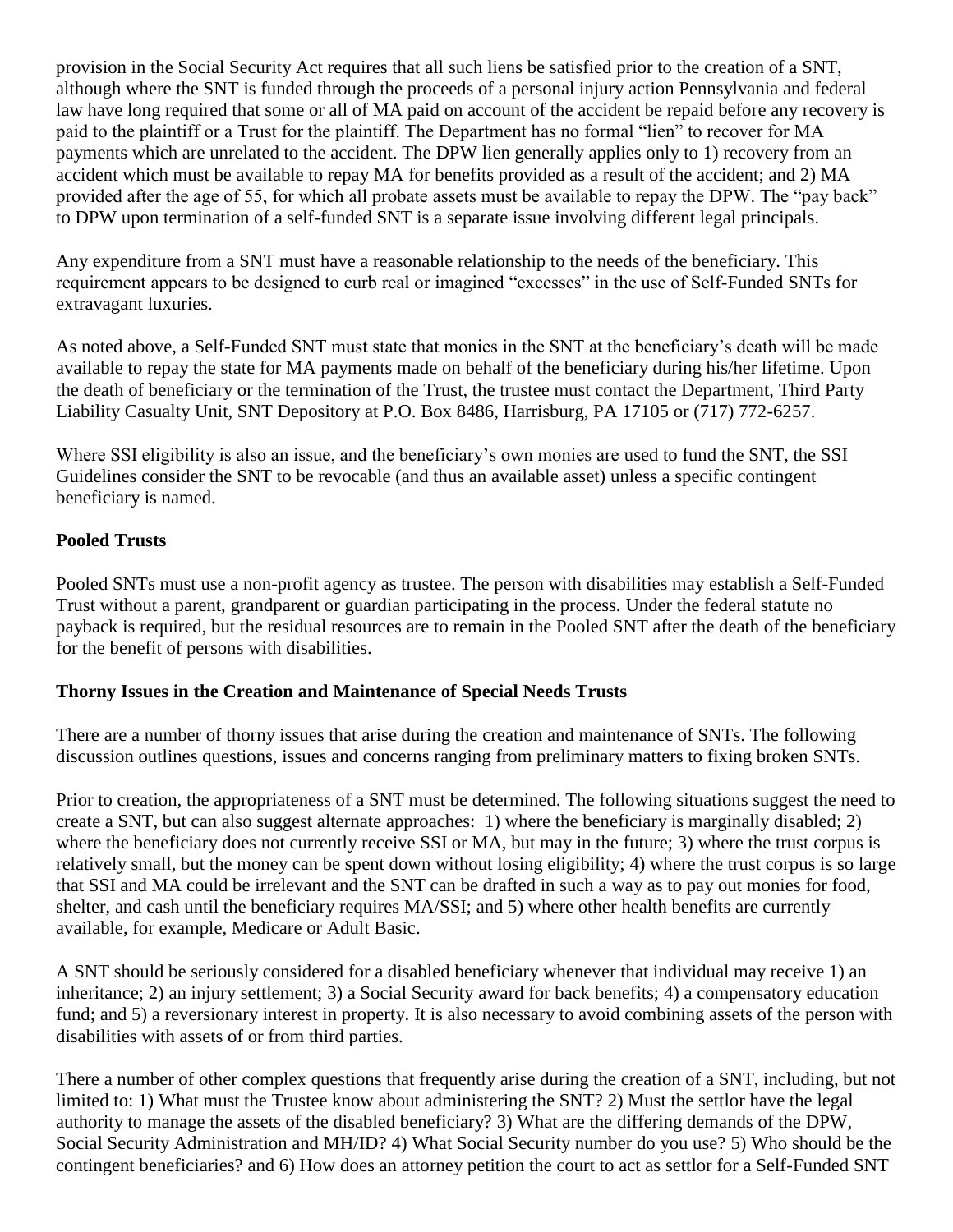when no parent, grandparent or guardian is available? The advice of experienced and competent counsel is essential in addressing these questions.

Where a SNT will be funded with very significant moneys, the settlor must decide whether to use a corporate or non-corporate trustee. If the settlor decides to utilize a corporate trustee, it must be determined which corporate trustee is best. In doing so, one should consider: 1) fees; 2) customer service history; 3) knowledge of SNTs and disability issues; and 4) investment strategies. It is important to recognize that financial demands upon the trustee by the beneficiary and the family can be difficult to address. These issues can include salaries for family members to care for the disabled beneficiary, housing for entire family, family vacations, vehicles not specially designed for the disabled beneficiary, food, rent/mortgage, cash for disabled beneficiary, and professional services.

The courts sometimes appoint a non-corporate trustee in matters involving a small recovery or inheritance for a minor or incapacitated person. In such cases the court may approve a family member, friend, financial planner or an attorney. In these circumstances, it should be determined whether any conflicts of interest are implicated before deciding upon a trustee. When naming a trustee of a smaller SNT, one should take into consideration how demanding the beneficiary or family circumstances may be and whether the trustee can handle the demands. Such a trustee will also need to address: 1) payment of fees to the trustee; 2) investment issues; and 3) supportive/intervention casework services to keep the trustee current on the beneficiary's circumstances and needs.

With respect to the beneficiary, a trustee of a SNT must question whether or not to accede to requests which will quickly deplete the corpus of the trust, whether the principal can properly be invaded, whether DPW would object to the beneficiary's requests, and how the corpus of the trust should be in invested.

#### **Other Thorny Issues**

#### **Fixing Improper SNTs or Annuities**

The Department of Public Welfare and Social Security Administration are reasonable in reforming defective trusts so long as a new payback trust is created which gives the Department prior notice regarding expenditures of principal. A beneficiary or representative could also petition the court to reform the defective trust. The Structured Settlement Protection Act can also be used to transfer annuity payments to a Self-Funded Trust where the periodic payments disqualify a disabled beneficiary from public benefits. Notice must be given to all beneficiaries, and ideally such notice and consent should extend to residual beneficiaries.

#### **Paybacks**

As noted above, the Social Security Act requires repayment language for Medicaid expended during the term of a Self-Funded SNT. A SNT that is funded by parents or a third party source will generally not be required to pay back Medicaid. The only assets within a SNT that are subject to the repayment obligation are those assets which originally belonged to the disabled individual and are transferred into a Self-Funded SNT.

When creating a Self-Funded SNT, it is critical to plan for payback during trust administration and determine how to deal with the Department at the termination of the SNT.

#### **Support Obligations of a Parent of a Child with a Disability**

The existence of a SNT for a child with disabilities is generally not a factor in determining the support obligations of the parents of the child, and a parent cannot evade support obligations due to the existence of a SNT for the child. Moreover, distributions from a discretionary SNT to the disabled parent of a minor child may be considered "income" of that parent in calculating the parent's support obligation.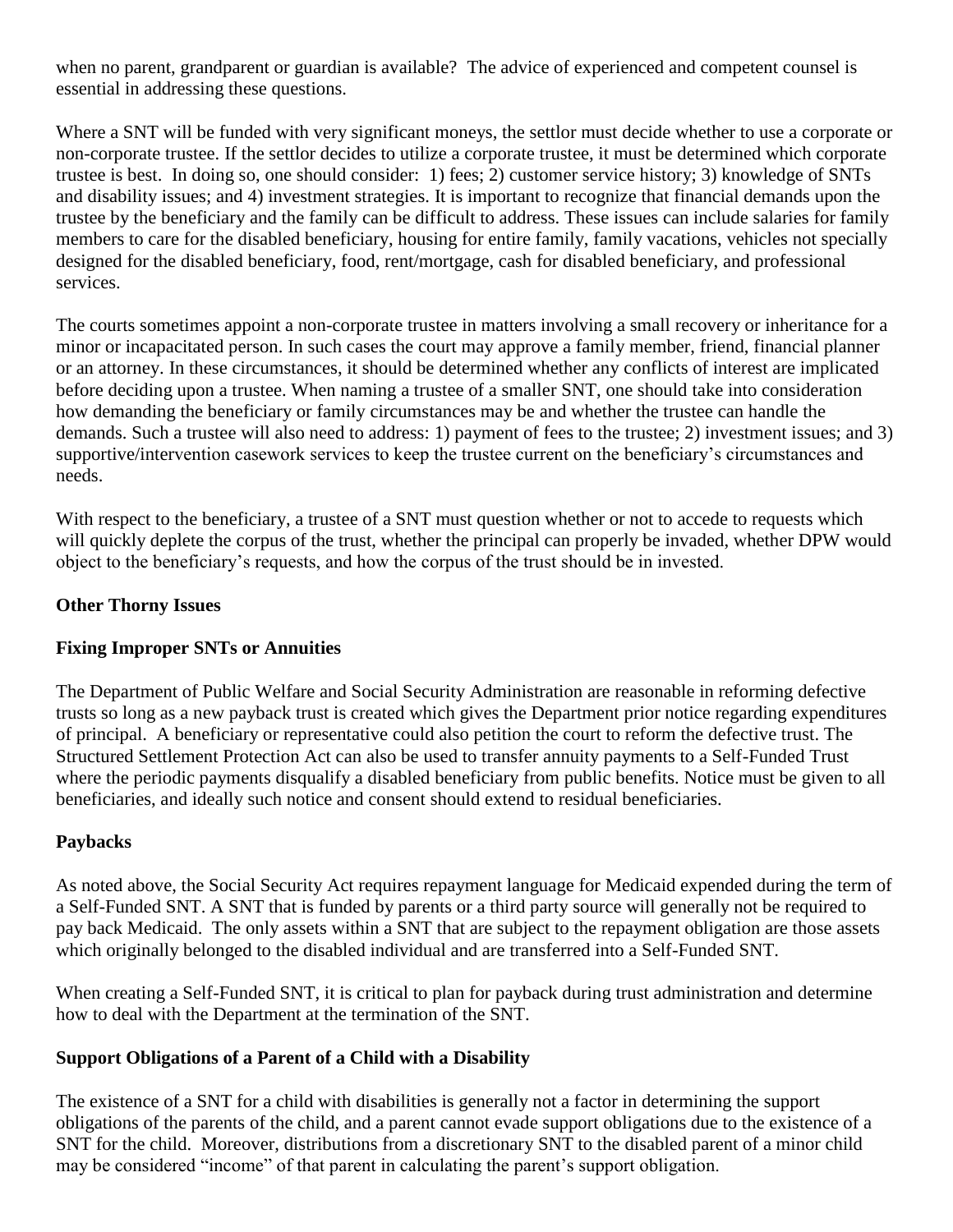#### **Structured Settlements**

When using a structured settlement in an injury case, it is important to initially fund the SNT with sufficient "seed money" to address the following issues: 1) the settlor should have a broad choice of corporate trustees, but a minimal initial corpus will deter most such trustees; 2) sufficient resources must be immediately available to address unforeseen early needs of the beneficiary; and 3) the trustee must have enough available resources upon the death of beneficiary to pay death taxes and the payback to the Department. A structured settlement should arrange for a commutation clause to be effective upon the death of the beneficiary so that the estate can pay death taxes and administrative costs. One should also carefully identify the death beneficiary of a structured settlement which funds a Self-Funded SNT, because DPW now insists that the death beneficiary be the SNT, not a third party who could take the proceeds and evade the Department's payback.

# **"Dual Eligibles" who receive MA**

A client who receives Medicare but has limited income and resources may be "dually eligible" for MA, which can pay for Medicare's Part B, Part D drug costs which are excluded from Medicare, and deductibles/copays.

#### **Section 8 Housing**

The Section 8 regulations focus mostly on income, which can include income from a trust fund for Section 8 housing. The value of irrevocable trust funds should not be considered an asset so long as the fund continues to be held in trust, and no member of the family or household can have control of the trust. However, any income distributed from the trust is counted when determining the family's annual income.

#### **Food Stamps**

Resources having a cash value which is not accessible to the household, such as irrevocable trust funds, are generally excluded from the resources of a household.

#### **General Assistance**

If an individual receives General Assistance, usually while a recipient awaits a SSI determination, the DPW will generally disqualify for assets in Trust despite regulations which appear to exclude SNTs.

# **Rapid Spenddown of Funds Received From Injury Settlements, Inheritances, etc.**

A rapid spenddown of funds received by a person with disabilities is used to maintain SSI and/or MA without use of a Self-Funded Trust. A rapid spenddown must occur during the calendar month of receipt of monies, and the individual must make expenditures and/or purchase assets for fair market value and keep receipts. This process can be complex and should occur with the advice of competent counsel.

#### **Absence of a Parent, Grandparent or Guardian to Create a Self-Funded SNT**

A court can create a Self-Funded SNT in the absence of a parent, grandparent or guardian, and in such cases, the court acts as the technical settlor. The court need not sign the SNT but should issue an order expressly approving and establishing the SNT. The trust must be drafted in a manner which is consistent with the court acting as the settlor.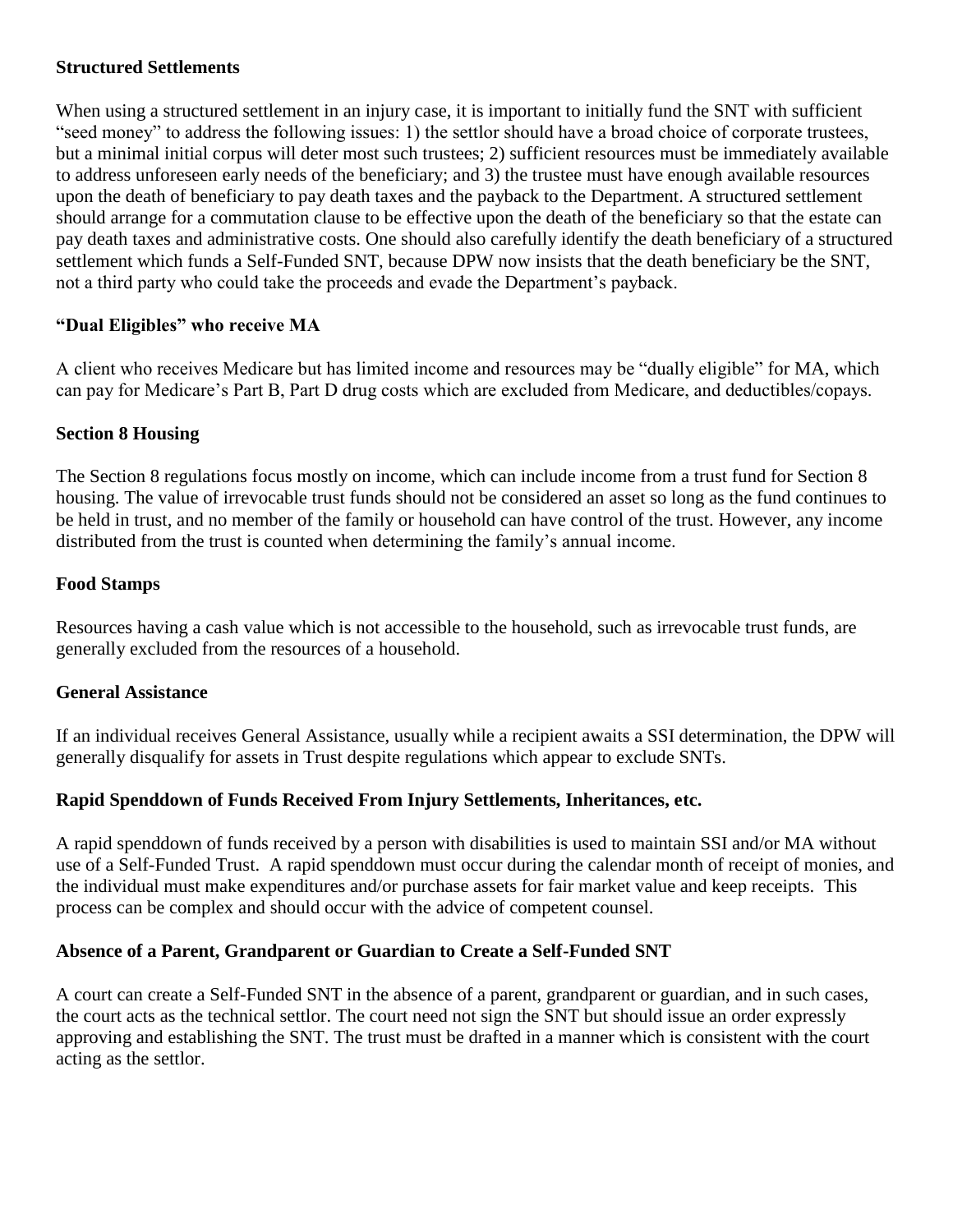#### **Idiosyncrasies of the Social Security Administration**

Some idiosyncrasies exist regarding Self-Funded Trusts and the Social Security Administration: 1) the SNT must have a named contingent beneficiary; and 2) an individual cannot use the SNT for funeral or burial of a deceased beneficiary except via prepaid funeral/burial plans.

# **In-Kind-Support-and-Maintenance-Payments for Food and Shelter**

The Presumed Maximum Value Rule of the SSA generally limits reduction of SSI to about one-third of the maximum allowable SSI regardless of the amount of In-Kind-Support-and-Maintenance actually paid for food and shelter. The SNT should not reimburse the family for food and shelter; rather, the SNT should pay vendors directly or provide the family with a restricted credit card. This process can be very complex and should occur only with the advice of competent counsel.

# **Payments to Family Caregivers**

Court approval should generally be obtained for payment to family members as caregivers. Reasonable rates must be used and should reflect replacement of lost income of the caregiver. In considering payments to family as caregivers, care must be taken in identifying the employer for purposes of tax withholding, worker's compensation, unemployment, etc.

# **Purchase of Homes**

Approval of the court and DPW should generally be obtained when a Self-Funded Trust is used to purchase a home. The house should be titled in the name of the SNT. The use of the home, including taxes and essential utilities, will likely be considered In-Kind-Support-and-Maintenance, but its effect is often limited by the Presumed Maximum Value Rule. Questions that may arise when considering the purchase of a home include: 1) Will the trustee agree to manage the property? 2) What if the property's value declines due to neglect or due to a decline in the neighborhood's property values? and 3) Will a court require the family of a beneficiary who is a minor or incapacitated person to pay some rent/upkeep expenses?

# **Corporate Trustees**

Since 1993 there has been an expansion of available, competent trustees who are either for-profit or non-profit fiduciaries. It should be noted that some trustees request a provision in the SNT which limits their liability for their negligence and which allows the trustee to use trust resources to pay for extensive outsourcing of typical trustee services such as investment advice or social work services, and some courts are unwilling to approve these provisions.

# **Marketing to Families with Children with Disabilities**

Many investment companies now market insurance and a variety of investments to families of persons with disabilities.

If you would like to receive an electronic copy or more information regarding this article, please visit our website at [www.mcandrewslaw.com.](http://mcandrewslaw.com/)